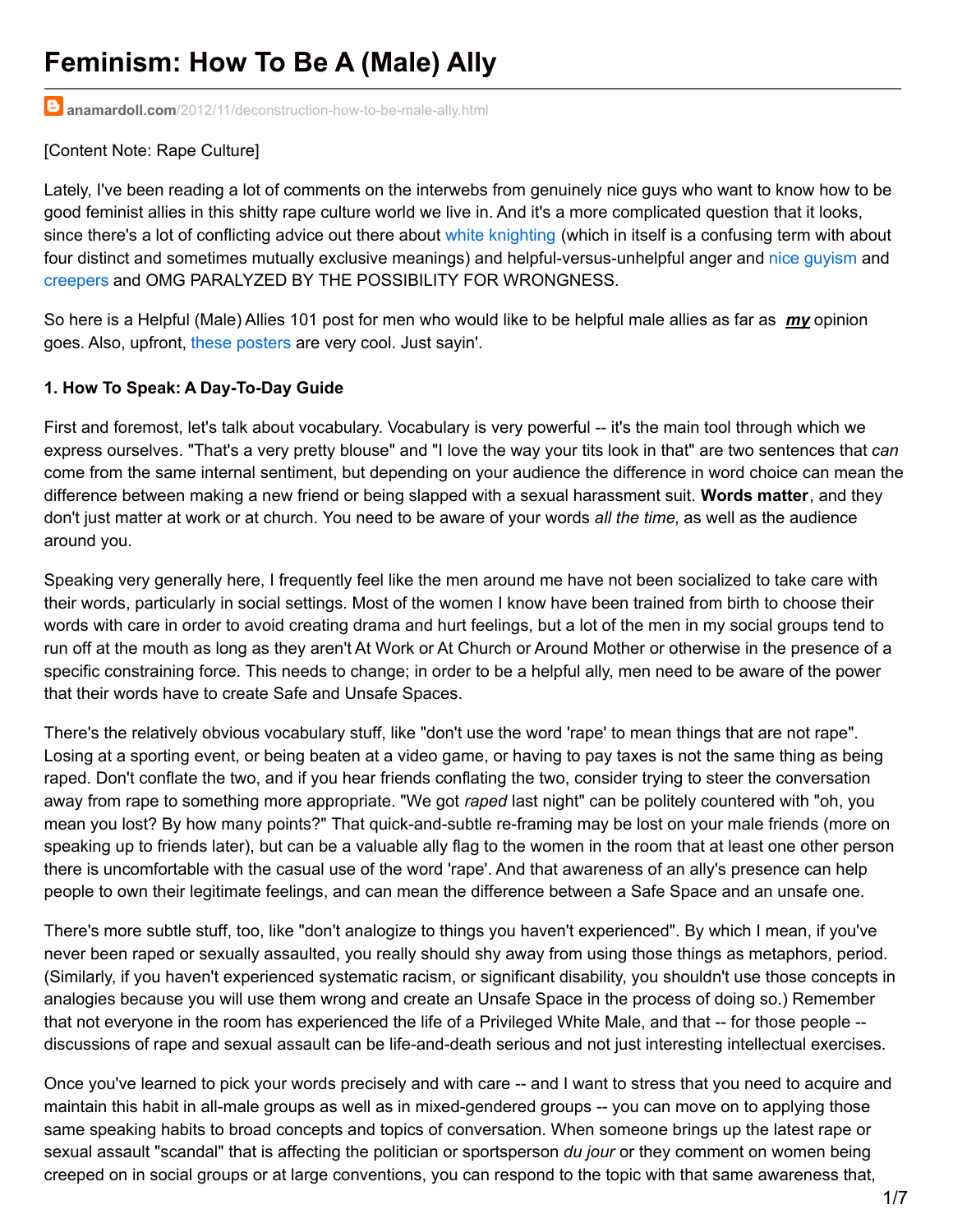social situation or no, your words are constantly working to create a safe-or-unsafe space. Consider working up a repertoire of calm, defusing statements that can be practiced and hauled out the next time someone starts victim blaming or questioning the reliability of rape survivors. Here are some sample ones for you to tweak to your own needs and vocabulary:

*I believe it's in society's interest to take allegations seriously and investigate accordingly. I think it's important to verify that our celebrities and political leaders are not predators. I believe that victims deserve justice dispensed by the courts, and not handled internally. I think the victim deserves compassion and respect during this time of investigation. I believe history demonstrates that seemingly good people can commit terrible crimes.*

...and so forth. The goal here is for you to develop a script of common responses that you can reach for whenever you hear someone else making a space unsafe. These responses aren't intended to be avidly feminist or to set the world on fire -- these are actually deliberately bland and downplayed so that you can have something noncontroversial on-hand to steer the conversation *away* from the unsafe minefields of grr-those-lying-bitches and over to safer platitude pastures of social justice and open-mindedness and high-ground and above-boardedness. In 90% of social situations, your job isn't to fight all the feminist battles; instead your goal is to quietly mold and guide the conversation away from the unsafe and into the safe.

And let me repeat that: 90% of the time, your goal as a male feminist ally should be to focus on making a safe space for women, *not* on loudly confronting and/or converting non-feminist men. Those two goals are sometimes complimentary, but can frequently be mutually exclusive.

A common mistake that a lot of people make when they convert to an ideology is to focus on the non-converts. That is, after all, where the newly converted person just came from, and there's a natural desire to share their new ideology with those people and bring them along. Unfortunately, when we're talking about an ideology like feminism, that effectively means that new feminist allies tend to focus on the non-feminist men in the room. On the face of it, this makes sense: the feminist man can convert all the non-feminist men to feminism! And then the group will be Super Safe! And the women will be so happy! But in practice, this tends to end very badly: the non-feminist men are probably not going to be won over instantly, the feminist man will struggle with burn-out, and the women in the group will face every social situation with the grim realization that it will be a big ideological battleground rather than a relaxing night out.

Instead of focusing on the men, your goal as a feminist ally should be to focus on the women, and on how the conversation at any given moment is likely to affect them. If Bob is going on about grr-those-lying-bitches, and you confront Bob there in the moment, it's very possible that a big argument is going to erupt. That you're willing to get into an argument on the subject may legitimize Suzy's feelings of uncomfortableness, yes. But it will also very likely ruin everyone's evening, Suzy included. If you can instead steer Bob away from grr-those-lying-bitches while calmly asserting the point that you disagree, then you can legitimize Suzy's feelings, maintain a safe space overall, and all this while still enjoying a relaxing game of bowling.

Keeping in mind a goal of maintaining a safe-and-pleasant space for both you and Suzy, there are two major pushbacks to be aware of. **One** would be if Bob gets defensive and tries to start an ideology fight with you. If you say "I think the victim deserves compassion and respect during this time of investigation", and Bob rounds on you with a lot of rhetoric about how you shouldn't call her a victim until the court verdict is in and all these bitches are lying sluts and etc. etc. dialed up to eleven, then your fall-back position is calmly (and repeatedly) asserting, "That is my opinion. Am I not allowed to have an opinion?" to be followed (as needed) with repeated assertions that you're entitled to your opinion, that you're not trying to change anyone's mind so why is he so invested in changing yours,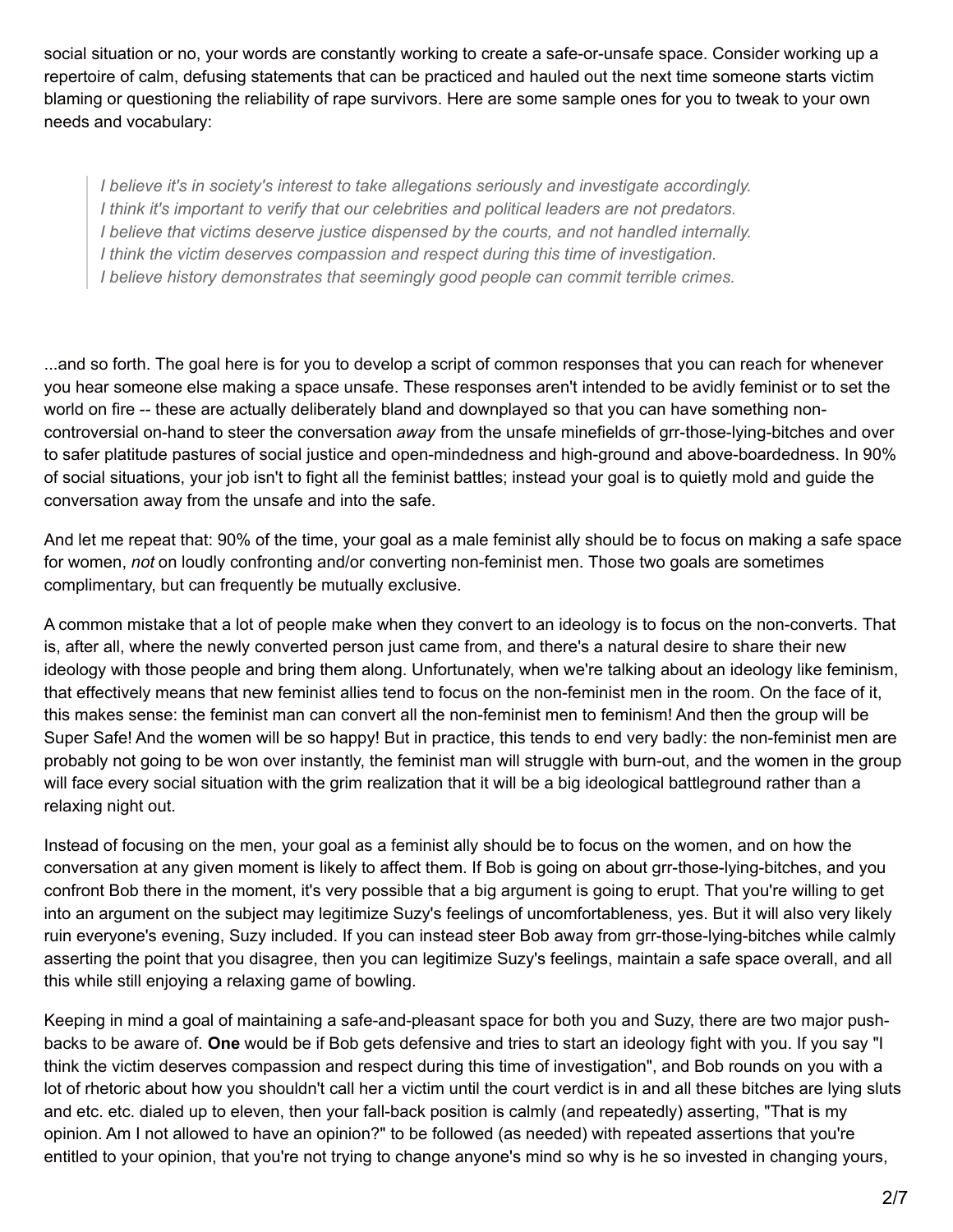etc. The thing to remember here is that Bob is spoiling for a fight, and your job is to not give it to him.

**Two** is more insidious and it's one of the main reasons why feminist women tend to worry about (one of the definitions of) white knighting. In the case of two, Bob will try to force Suzy into the conversation as a Token Women by demanding that she give her opinion. You see this often in the case of a feminist man speaking up against a sexist joke:

*Bob* : [Tells sexist joke.]

*Andrew* : [calmly] I don't think that's funny, Bob. I think it's gross and creepy. *Bob* : Aw, come on. Suzy didn't mind, so why should you? Suzy, you didn't mind, did you?

The correct response here is to immediately deflect the attention away from Suzy. The joke is not offensive because there's a woman present to hear it and she needs to be protected from it; the joke is offensive because it is a gross and creepy joke that offended *you*. Immediately assert that your opinion is valid regardless of whether or not women are present:

*Andrew* : Bob, **I** think the joke is gross and creepy. You can poll the whole room, but my opinion isn't going to magically change.

...then, if Suzy wants, she can choose to get involved. Or not, as the case may be. The point here is that part of creating a Safe Space is to ensure that the women in the room aren't forced into a Token Women position in order to explain or justify feminist theory over and over and over when they'd rather just be relaxing with a beer on their night off.

As a side note, not everyone is going to feel the same as me regarding keeping a space pleasant versus using confrontation to assertively maintain a space. And that's fine! Your job as a male ally is to take time to privately sound out the women in your group, in ways that are within their comfort level, and see how you can make them more comfortable. If -- and this is an *if* that you need to be careful and considerate about -- you have the kind of relationship with Suzy where you can privately speak to her and ask her if everything is alright with her these days, then you may also have the kind of relationship with Suzy where you can privately confide in her that sometimes Bob says some offensive stuff in the group and you're never quite sure how to respond to it. And then Suzy can, if she wants to, say what she thinks on the subject. Communication is key here, as is listening.

# **2. How To Listen**

If you are a male feminist ally, sooner or later a woman is very likely to trust you with a personal account of sexual violence in her past. And for a long time, I've wanted to write a "how to listen to a rape victim" post, but instead I'll fold it into here. Every victim of sexual violence is a unique person, but here are some general guidelines that I think fit most situations:

- 1. Actively listen.
- 2. Affirm that what happened to her was unambiguously wrong and not her fault.
- 3. Maintain the focus on her.
- 4. Work to minimize her discomfort.

**Actively listen** means hear what she has to say without distractions or interruptions. If she's comfortable with eye contact, maintain it. Nod where appropriate, and make sympathetic faces. The point here is to convey, with all possible body language, that you are listening and that you care about what she is saying. The story she is trusting to you is a story that probably affects her very deeply, and it's a story that deserves to be heard with care and sensitivity.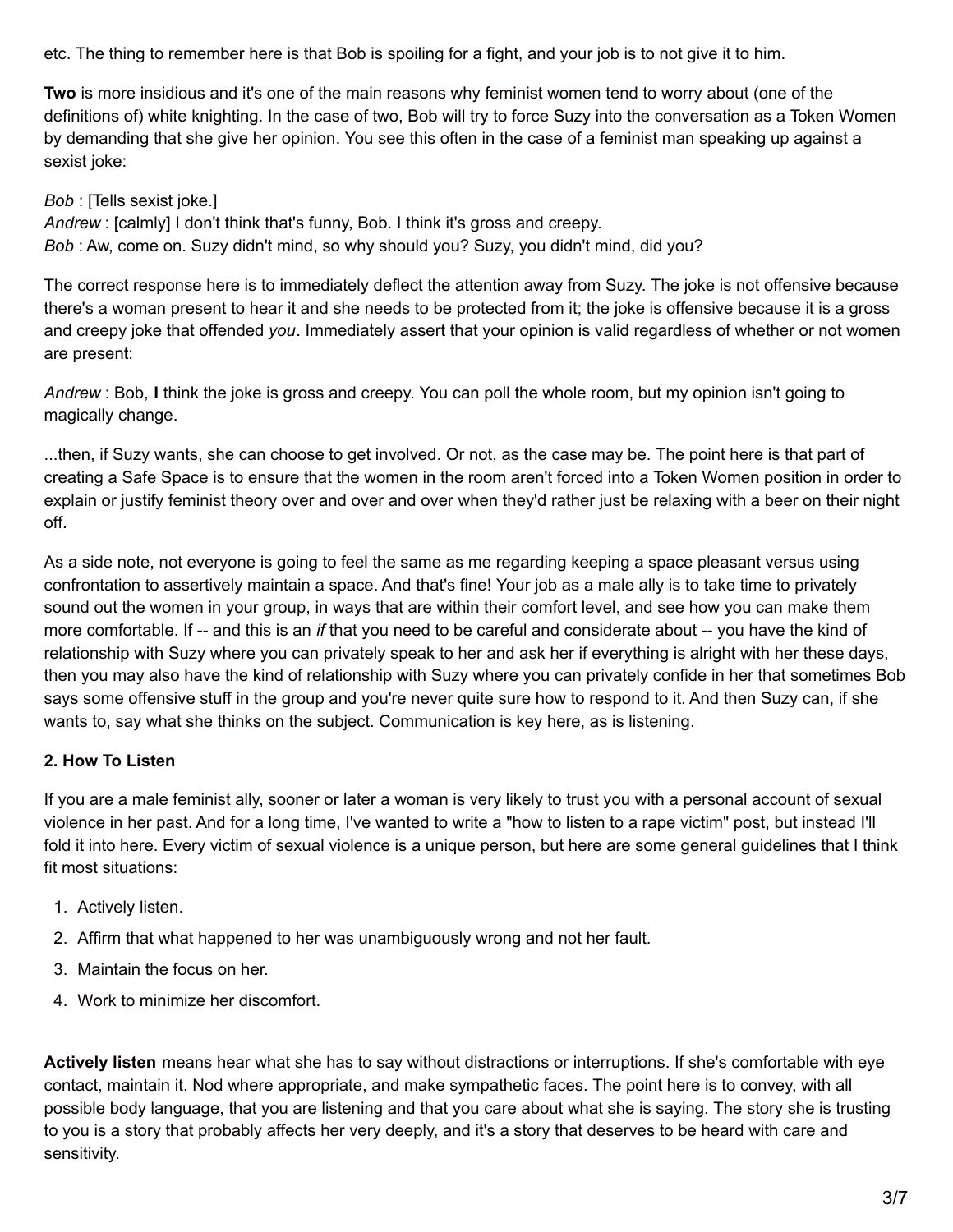**Affirm that what happened was wrong** by saying so, clearly and distinctly. "That should not have been done to you," is something that should be said out loud. "He was wrong to do that to you," is another valuable thing that many victims need to hear. Most victims have been socialized to place the feelings of their rapist above their own; most victims have been taught to excuse and mitigate and apologize for their rapist's actions. You need to unambiguously state that what happened was wrong, should not have been done, and was absolutely not the fault of the victim.

**Maintain the focus on her.** This is tricky, because each rape victim is unique and the response they need from you may vary from person to person. I have in the past said not to react with anger, because that puts the victim in the position of having to talk someone down from committing murder or assault, but I've since heard from rape victims who felt that anger in response to their stories was helpful and cathartic. So I will amend my earlier statement to say that expressing emotion, even strong emotion, is probably fine, but do it while remembering that this moment isn't about you so much as it is about the victim. Communication is very valuable here: "I'm going to kill him!" is very very unlikely to be helpful, but saying "I know this isn't about me, but I'm just so furious at him. Is there anything I can do for you?" is one way of expressing strong emotion while still affirming that you are there to help the victim, rather than she being there to talk you down from homicide or console you at being confronted with rape culture\*.

**Working to minimize her discomfort** ties into the above with remembering that the victim is vulnerable in this moment and that her needs should be met as much as possible. If she wants to cry, provide her the emotional support to do so without shame or feeling pressured to move on to a new topic. Conversely, if she wants to drop the subject, allow her to change the topic to something safer for her. Once again, direct communication is valuable: "I don't mind if you want to talk about something else, but I want you to know that if you ever want to talk about this with me again, you can." Letting her know that you are a safe person to speak to about her rape, and that you won't pressure her to drop it or to vicariously let you live out revenge fantasies or to otherwise co-opt her experience to fit your needs\*\*, is valuable ally behavior.

## **3. How To Maintain Awareness**

One in four [women](http://www.oneinfourusa.org/statistics.php) are victims of sexual assault or rape or attempted rape. One in [thirty-three](http://www.rainn.org/get-information/statistics/sexual-assault-victims) men are victims of rape or attempted rape. One in [twenty](http://www.washingtoncitypaper.com/blogs/sexist/2009/11/12/rapists-who-dont-think-theyre-rapists/) men are rapists or attempted rapists.

The next time you're struggling to watch your vocabulary, take a look around you. Is there a woman in the room? There's a one in four chance that she's a victim of sexual assault or rape or attempted rape. Does she have female friends or relatives in her life? If so, there's a very good chance that even if she hasn't been sexually assaulted or raped or attempted raped, she knows someone who has, and they've trusted her with that knowledge. If that doesn't help you remember to not conflate rape with losing a match in Soul Calibre, I don't know what will.

Do you have male friends and relatives? More likely than not, one in twenty of them have committed or attempted to commit rape in their lifetime. There's a very, very low chance that you would know about this -- most rapists don't advertise that they're rapists, and when they do advertise, what they say is frequently brushed off as nothing more than a joke. You can be vigilant and look for creepy behavior, but ultimately you can't tell if the men in your life are rapists. Rapists can be progressive and can join feminist causes and can talk the lingo very well. Many rapists don't self-identify as rapists, and may not even be [aware](http://www.anamardoll.com/2012/08/deconstruction-legitimate-rapes.html) that what they do is rape.

When you walk into a room, note how many women are there, and divide by four. Tally up how many men you know on a first-name basis and divide that number by twenty. Remember these numbers. **That** is why safe spaces are important and why changing your vocabulary is worthwhile.

# **4. How To Speak Up Among Friends**

Although 90% of the time, your job is to help maintain a pleasant and calm safe space, there is going to be the 10%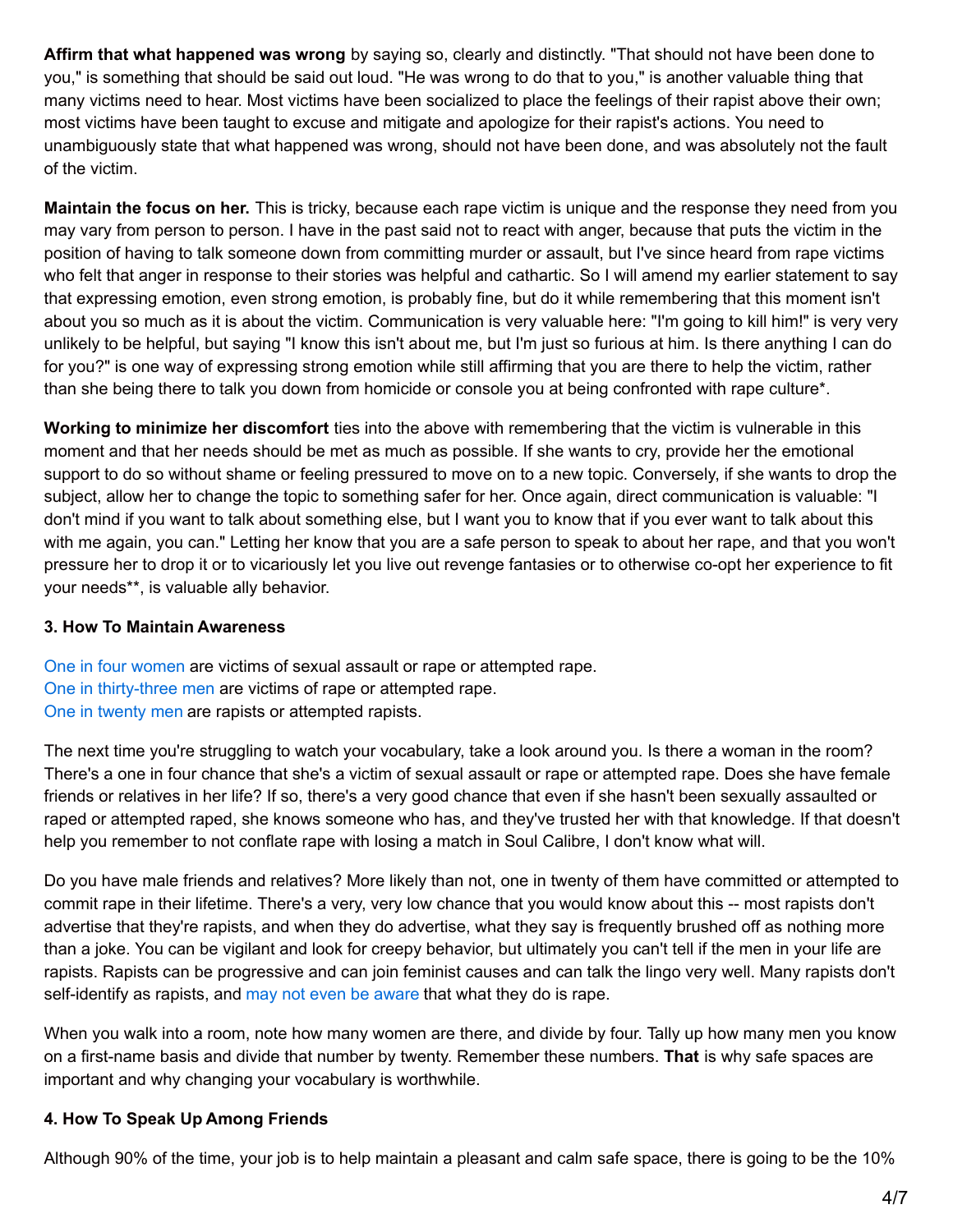of the time when you have to confront a friend for making a space unsafe. Sometimes you can do this privately, and other times Suzy's evening is going to be ruined no matter what you do. This section is for both those times.

If you can get Bob to duck out of the room and privately talk about his unsafe behavior, then by all means try for it. If the unsafe behavior is largely speech and vocabulary related, maybe you can appeal to his empathy with the numbers above: "Look, Bob, every national statistic says that at least 1 in 4 women are victims of rape or attempted rape. Knowing that, can you please stop the rape jokes? There are 12 women at this party and you're reminding 3 of them of a very painful time in their life that they'd probably rather forget." Even if the empathy tactic works, you're still looking at a Bob who cracks the rape jokes in an all-male group, though, which you really do not want to encourage. If you can, try to remember the position we outlined above: that rape jokes are offensive to you because they are offensive to you, and not because there are women in the room. Having a man unambiguously state, "Bob, I do not find rape funny, I find it distressing and uncomfortable and I don't want to think about it every five minutes," can mean a LOT more than framing this in terms of the fragile women and their sadfeels.

If you can't get Bob out of the room, and you're dealing with a Captain [Awkward](http://captainawkward.com/2012/08/07/322-323-my-friend-group-has-a-case-of-the-creepy-dude-how-do-we-clear-that-up/) level creep, then speak up loudly, quickly, and unambiguously. "Bob, what you are doing is sexual assault, and it's unacceptable," is a highly appropriate response to unwanted fondling, groping, or grabbing. Excuses about Bob's drunkenness or state of mind should be deflected with a repetition of the fact that his actions are sexual assault and unacceptable regardless, and without mitigating factors. Equivocation that it's all a misunderstanding or that the woman he assaulted led him on should be met with a response that sexual assault doesn't just accidentally-whoops-happen, and that sexual assault is a crime and unacceptable.

As always, the goal here as an ally is to point out that Unacceptable Behavior is Unacceptable without putting the woman under the spotlight to defend herself or fight the battle at hand. If Suzy actively speaks up and says, "No, it's okay, it was all just a misunderstanding," you should listen to her while maintaining that the onus is on Bob to prevent future 'misunderstandings' and to verify that women want him to grope them *before* the groping occurs and not after. "If you're sure, Suzy, but Bob, don't let this 'accidentally' happen again," is a valid response here. And if Suzy *doesn't* speak up to defend Bob, but rather beats a hasty retreat because she's not in an emotional place where she wants to deal with a sexual assault, that doesn't mean the problem is solved and Bob can go back to what he was doing -- again, good ally behavior here is to call out that sexual assault is wrong and Bob is behaving in an unacceptable manner.

If you can talk to Suzy privately after this, try to do so. "Are you okay with talking about this with me?" is a good way to verify whether or not Suzy is in an emotional place where she can deal with what happened earlier. If she is willing to talk to you, the same rules apply as in #2; actively assert that what Bob did was wrong and not acceptable, and find out what you can do to minimize the harm done to Suzy and prevent this from happening again.

# **5. How To Speak Up Among Strangers**

Several people have asked, in light of this [post](http://www.anamardoll.com/2012/09/recommends-captain-awkward-on-creepy.html), how to intervene in public situations where a strange woman is being harassed by a strange man. A full post on this would be extremely long and would have to cover a number of unique situations, but I would say that a good rule of thumb is to communicate your allied status to the woman, respond to her cues (verbal and non-verbal) as much as possible, and clearly maintain that you are not a threat and are not expecting compensation for your help.

Let's take the example of the Creepy Conversationalist. A man has sat next to a woman on the bus and is aggressively demanding her attention and conversation. Her body language indicates that she is not comfortable with being aggressed upon in this manner, but this is one of those situations where she's being compelled by fear and social pressure to put up with the demands on her time and attention rather than 'make a fuss'. You would like to help. How?

While maintaining a non-threatening tone and posture -- because you don't want to get into a fight with the man, and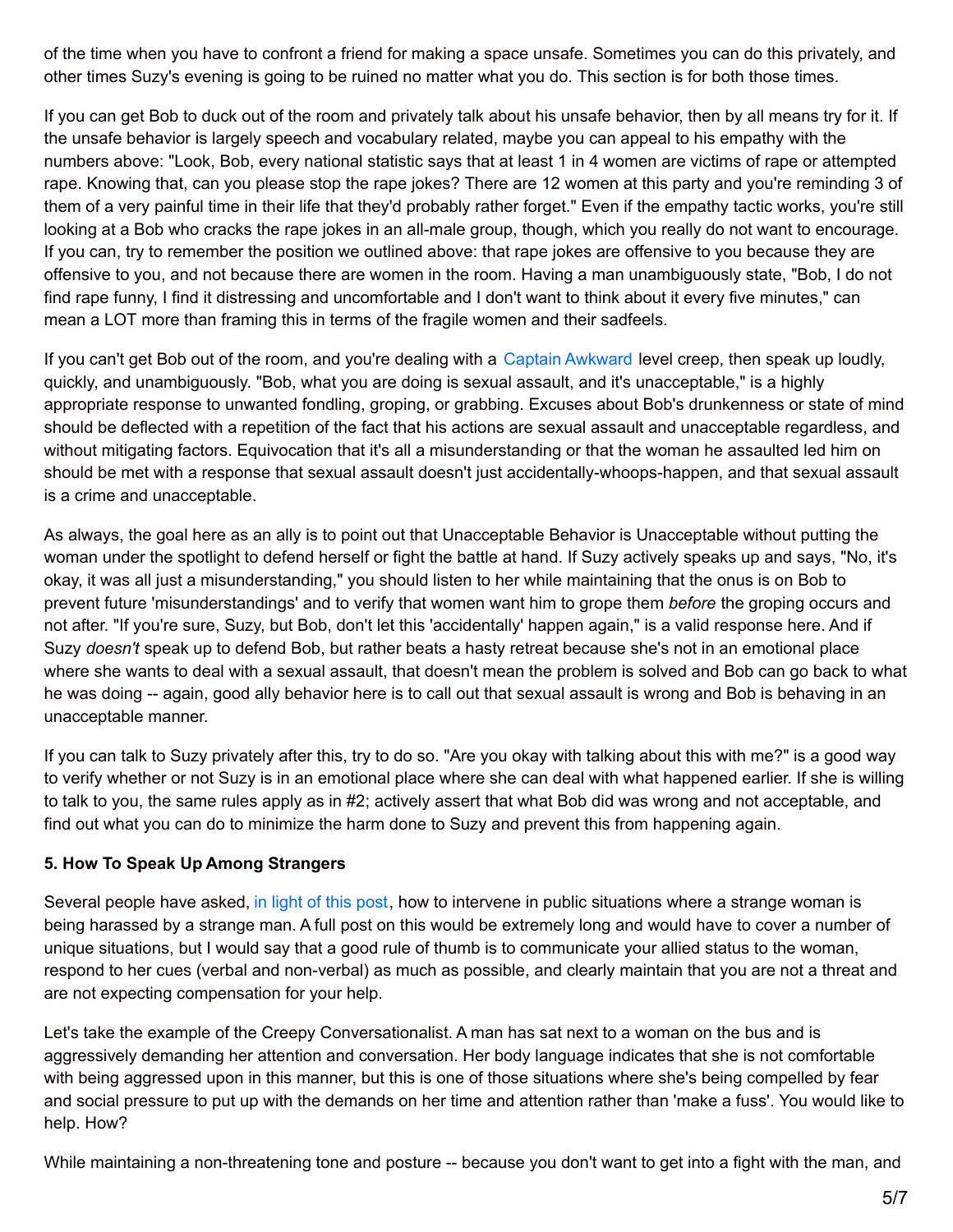you don't want to intimidate the woman further -- make both of them aware that you are paying attention to them. If at all possible, insert yourself into the 'conversation' by responding to something the man says. If he's asking her what she's reading, for instance, you might pipe up with "oh, are you talking about books? I just finished reading..." By doing this, you are inserting yourself into the conversation in a non-threatening manner, and you are reminding the man that there are active witnesses to his behavior. You are also providing the woman with a potential ally and a way for her to politely 'participate' in the larger conversation without feeling like her participation will encourage her would-be predator.

Once you've inserted yourself into the situation, your ultimate goal is to provide the woman a safe "out". If she's reading a book, you might cheerily come to the conclusion that she might want to get back to it: "Oh, one of those Harry Potter books? I've heard they're quite gripping. We should let you get back to reading, then." If she has knitting or something artistic to do with her hands or something that requires concentration (like journaling), you could note that such a hobby is probably demanding on the attention and that you should let her get back to it. This provides the woman the opportunity to accept your invitation to withdraw from the conversation, without breaching any social rules.

A big part of interfering on behalf of strangers is that you don't want to come off like a worse threat than the existing predator. You can convey this by smiling warmly and non-threateningly, and by watching your eye contact: try to keep your eye contact largely on the man, maintaining eye contact with the woman only when addressing her and then transferring your attention back to the man. People tend to pay attention to the object that interests them most; by not staring at the woman, you are conveying that you're not trying to leer at her, and by keeping your attention on the man, you're expressing that he's the reason you are interfering.

Remember to always provide as many "outs" as possible for a woman so that she can feel safe -- if you can, try to get the man to volunteer which exit is his (even a "I think there's an exit coming up, is it yours?" can work here to provide a binary yes/no) so that the woman can plan her strategy. If your exit is coming up and if you feel safe doing so, announce in advance that it is your exit -- if the woman feels safer with you than with the Creepy Conversationalist, she may choose to get off there in your company rather than try to disembark alone and possibly be followed by the creep.

If you do end up in a situation alone with the woman, **do not hit on her**. Establish quickly and immediately that she is safe leaving you, and state plainly where you will be: something like "I live just down the block there, can I call you a cab so that you can get home safely?" is appropriate here. Do not try to give her your phone number. If she's your dream girl and you're really, really meant to be together, *she* will offer *you* her phone number without you having to hit on her and escalating her stranger-danger bells after a long night of being creeped upon. Seriously, please do not hit on her.

This is a very specific example and it won't be applicable for all situations. But in general if you want to help a strange woman in a stranger situation, the following guidelines apply:

- 1. Be assertive but not aggressive or combative. You don't want to start a fight or frighten her.
- 2. Insert yourself into the situation as an active witness.
- 3. Engage the attentions of the man while providing the woman a way out from that attention.
- 4. Use your body language to convey that the woman is not an object of interest to you.
- 5. Establish where the man (and then yourself) are/will be located so that she can be elsewhere.
- 6. Always provide as many outs (physical and social) for her as possible.
- 7. Do not under any circumstances hit on her during this time.

I've probably missed some stuff. Being a good ally takes time and isn't something that is done in a day. But for all the